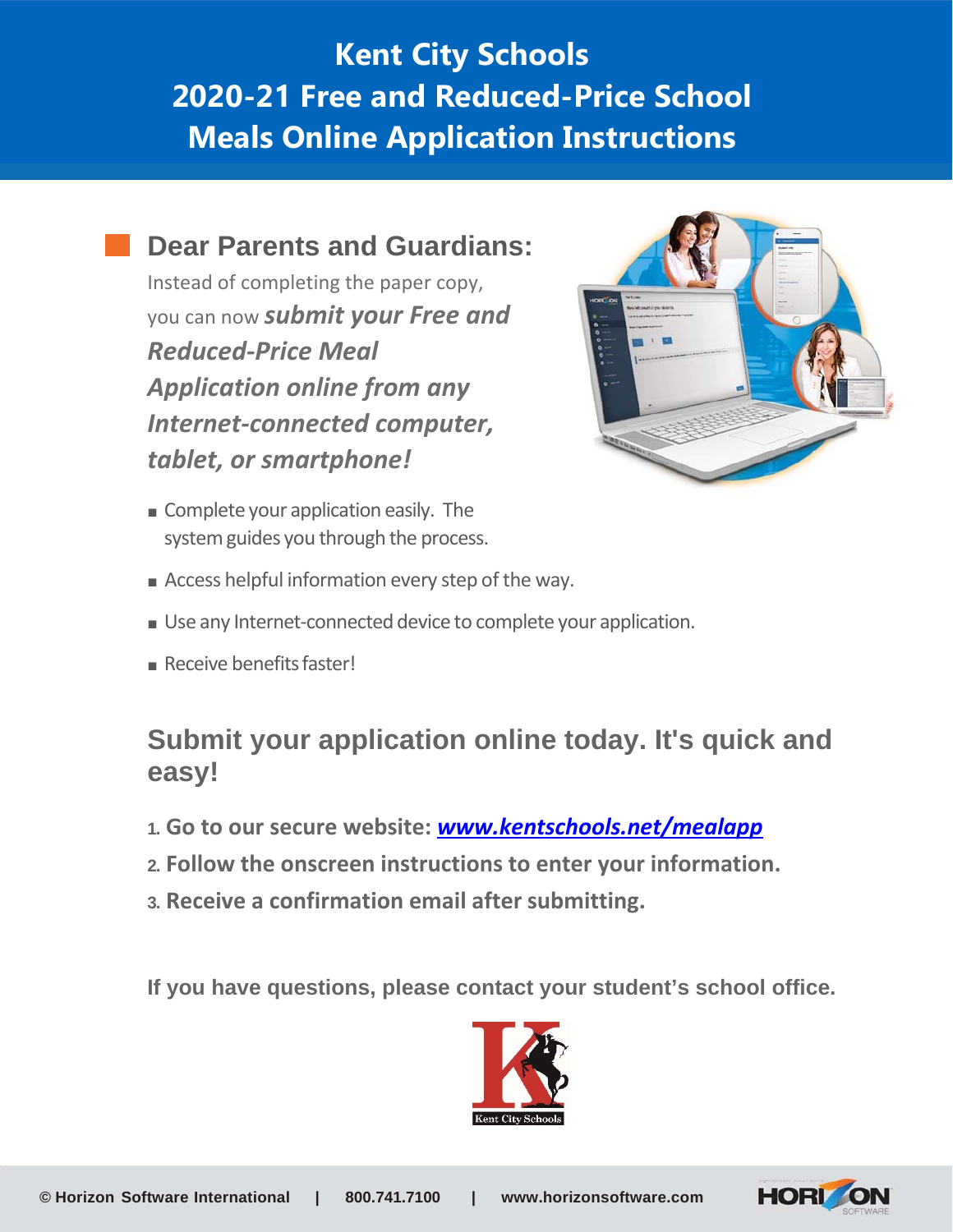### **Frequently Asked Questions About Free and Reduced-Price School Meals**

Dear Parent/Guardian:

Children need healthy meals to learn. The Kent City School District offers healthy meals each school day. Breakfast costs \$1.95 and lunch costs \$2.90 (elementary) and \$3.35 (high school and middle school). **Your children may qualify for free meals or for reduced-price meals.** Reduced price is \$.30 for breakfast and \$.40 for lunch. This packet includes an application for free or reduced-price meal benefits and detailed instructions. Below are some common questions and answers to help you with the application process.

1. **Who can receive free or reduced-price meals?** All children in households receiving benefits from the Supplemental Nutrition Assistance Program (SNAP) or Ohio Works First (OWF); foster children that are under the legal responsibility of a foster care agency or court; children participating in their school's Head Start program; and children who meet the definition of homeless, runaway, or migrant are eligible for free meals. Also, your children may receive free or reduced-price meals if your household's income is within the federal income eligibility guidelines limits.

| FEDERAL ELIGIBILITY INCOME CHART FOR SCHOOL YEAR 2020-2021 |          |         |        |  |  |  |  |  |  |  |
|------------------------------------------------------------|----------|---------|--------|--|--|--|--|--|--|--|
| Household size                                             | Yearly   | Monthly | Weekly |  |  |  |  |  |  |  |
|                                                            | \$23,606 | \$1,968 | \$454  |  |  |  |  |  |  |  |
| $\overline{2}$                                             | 31,894   | 2,658   | 614    |  |  |  |  |  |  |  |
| 3                                                          | 40,182   | 3,349   | 773    |  |  |  |  |  |  |  |
| 4                                                          | 48,470   | 4,040   | 933    |  |  |  |  |  |  |  |
| $\overline{5}$                                             | 56,758   | 4,730   | 1,092  |  |  |  |  |  |  |  |
| $\overline{6}$                                             | 65,046   | 5,421   | 1,251  |  |  |  |  |  |  |  |
| 7                                                          | 73,334   | 6,112   | 1,411  |  |  |  |  |  |  |  |
| $\overline{8}$                                             | 81,622   | 6,802   | 1,570  |  |  |  |  |  |  |  |
| Each additional person:                                    | 8,288    | 691     | 160    |  |  |  |  |  |  |  |

- 2. **How do I know if my children qualify as homeless, migrant or runaway?** If members of your household lack a permanent address; are staying together in a shelter, hotel or other temporary housing arrangement; relocate on a seasonal basis or; children live with you who have chosen to leave their prior family or household then the children may qualify as homeless, migrant or runaway. If you have not been told your children will receive free meals, please call or email **Jim Soyars, Homeless Liaison** at **jsoyars@kentschools.net** or 330-676-7650 to see if they qualify.
- 3. **Do I need to fill out an application for each child?** No. Use one free and reduced-price school meal application for all students in your household. We cannot approve an application that is not complete. Please submit all required information. **Return the completed application to your student's school.**
- 4. **Should I complete an application if I received a letter this school year saying my children are approved already for free meals?** No, but please read the letter carefully and follow the instructions. If any children in your household were missing from the eligibility notification, contact your student's school immediately.
- 5. **Can I apply online?** Yes. If possible, you are encouraged to complete an online application instead of a paper application. The online application requirements are the same and will request the same information as the paper application. Visit **www.kentschools.net/food-services** to begin or to learn more about the online application process. Contact your student's school with any questions about the online application.
- 6. **My child's application was approved last year. Do I need to complete another application?** Yes. Your child's application is valid for that school year and for the start of this school year. You are required to submit a new application unless the school notified you that your child is eligible for the new school year.
- 7. **I receive Women, Infants and Children (WIC) benefits. Can my child(ren) get free meals?** Children in households participating in WIC may be eligible for free or reduced-price meals. Please submit a completed application.
- 8. **Will the information I give be checked?** Yes, we also may ask you to send written proof.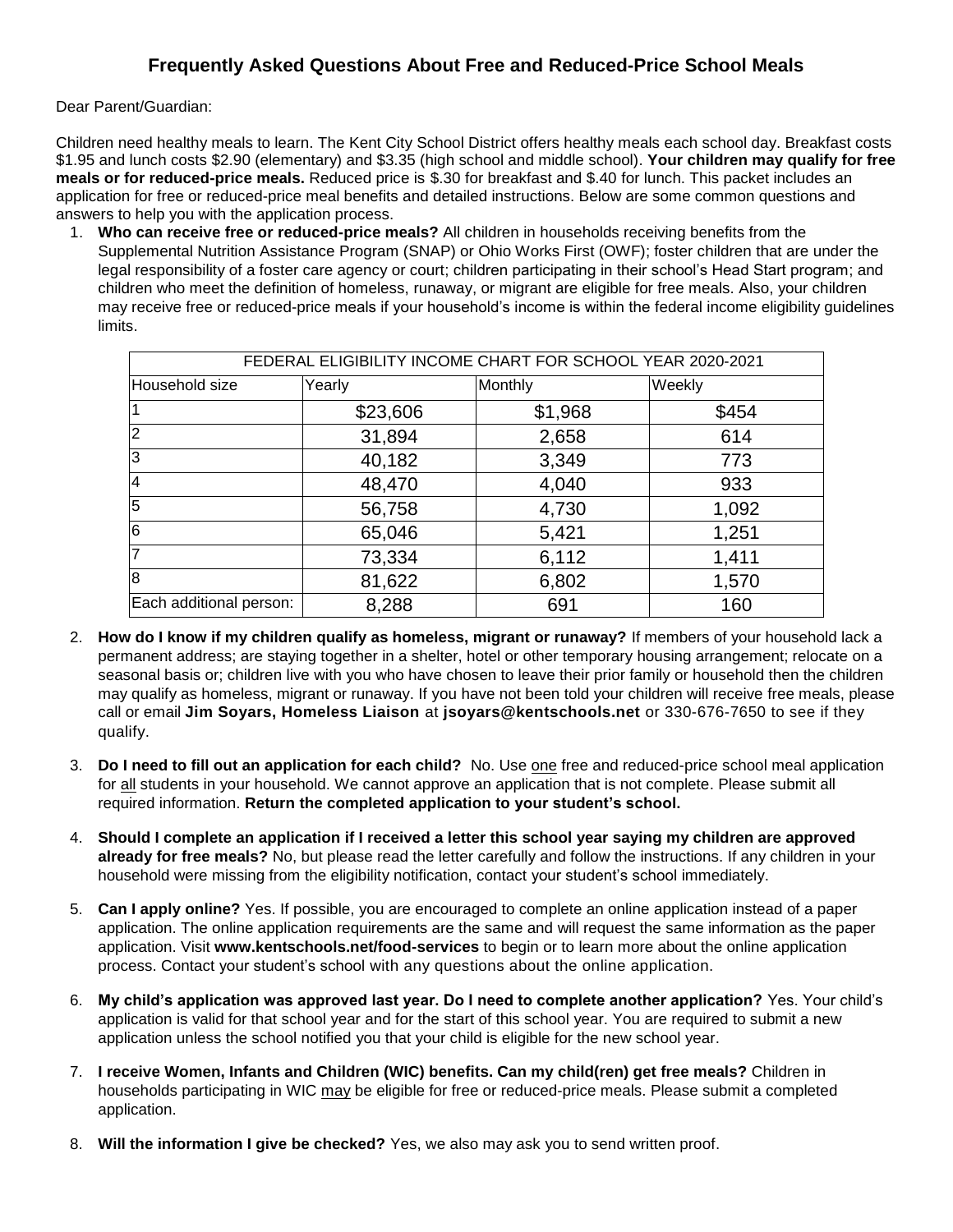- 9. **If I do not qualify now, may I apply later?** Yes. You may apply at any time during the school year. For example, children with a parent or guardian who becomes unemployed may become eligible for free and reduced-price meals if the household income drops below the income limit.
- 10. **What if I disagree with the school's decision about my application?** You should talk to school officials. You also may ask for a hearing by calling or writing to the following contact person: Mr. George Joseph, Superintendent, 321 N. DePeyster St., Kent, OH 44240, 330-676-7610.
- 11. **May I apply if someone else in my household is not a U.S. citizen?** Yes. You or your child(ren) do not have to be a U.S. citizen to qualify for free or reduced-price meals.
- 12. **What if my income is not always the same?** List the amount that you normally receive. For example, if you normally make \$1,000 each month, but you missed some work last month and only made \$900, submit the report with the routine amount of \$1,000 per month. If you normally get overtime, include it, but do not include it if you only work overtime sometimes. If you have lost a job or had your hours or wages reduced, use your current income.
- 13. **What if some household members have no income to report?** Household members may not receive some types of income that are asked for you to report on the application or may not receive income at all. When this happens, please write a 0 in the corresponding field. However, if any income fields are left empty or blank, those also will be counted as zeroes. Please be careful when leaving income fields blank.
- 14. **We are in the military. Do we report our income differently?** Your basic pay and cash bonuses must be reported as income. If you get any cash value allowances for off-base housing, food, or clothing, it also must be included as income. However, if your housing is part of the Military Housing Privatization Initiative, do not include your housing allowance as income. Any additional combat pay resulting from deployment also is excluded from income.
- 15. **What if there is not enough space on the application for my family?** List any additional household members on a separate piece of paper and attach it to your application.
- 16. **Why am I being asked to give my consent for an instructional fee waiver?** Ohio public schools are required to waive the school instructional fees for children that quality for free meal benefits. School food service personnel must have parent consent to share the student meal application if your child(ren) quality for a fee waiver. If you agree to allow your child(ren)'s meal application to be shared with school officials to see if they qualify for a fee waiver then select **yes** in part 5. If you do not wish for that information to be shared, then select **no** in part 5. Answering no to this question will mean your child will not be considered for a fee waiver. Answering this question either way will not change your child(ren)'s free or reduced-price meal eligibility.
- 17. **My family needs more help. Are there other programs we might apply for?** To find out how to apply for Ohio SNAP or other assistance benefits, contact your local assistance office or call 877-852-0010.

If you have other questions or need help, call your student's school. *Si necesita ayuda, por favor llame al teléfono a la escuela de su estudiante. Si vous voudriez d'aide, s'il vous plait au numero l'école d'étudiant.* ال طال ب. ب مدر سة ف ات صل ، م ساعدة إل ى ت ح تاج أو أخرى أ س ئ لة ل دي ك كان ت إذا

Sincerely, Kent City Schools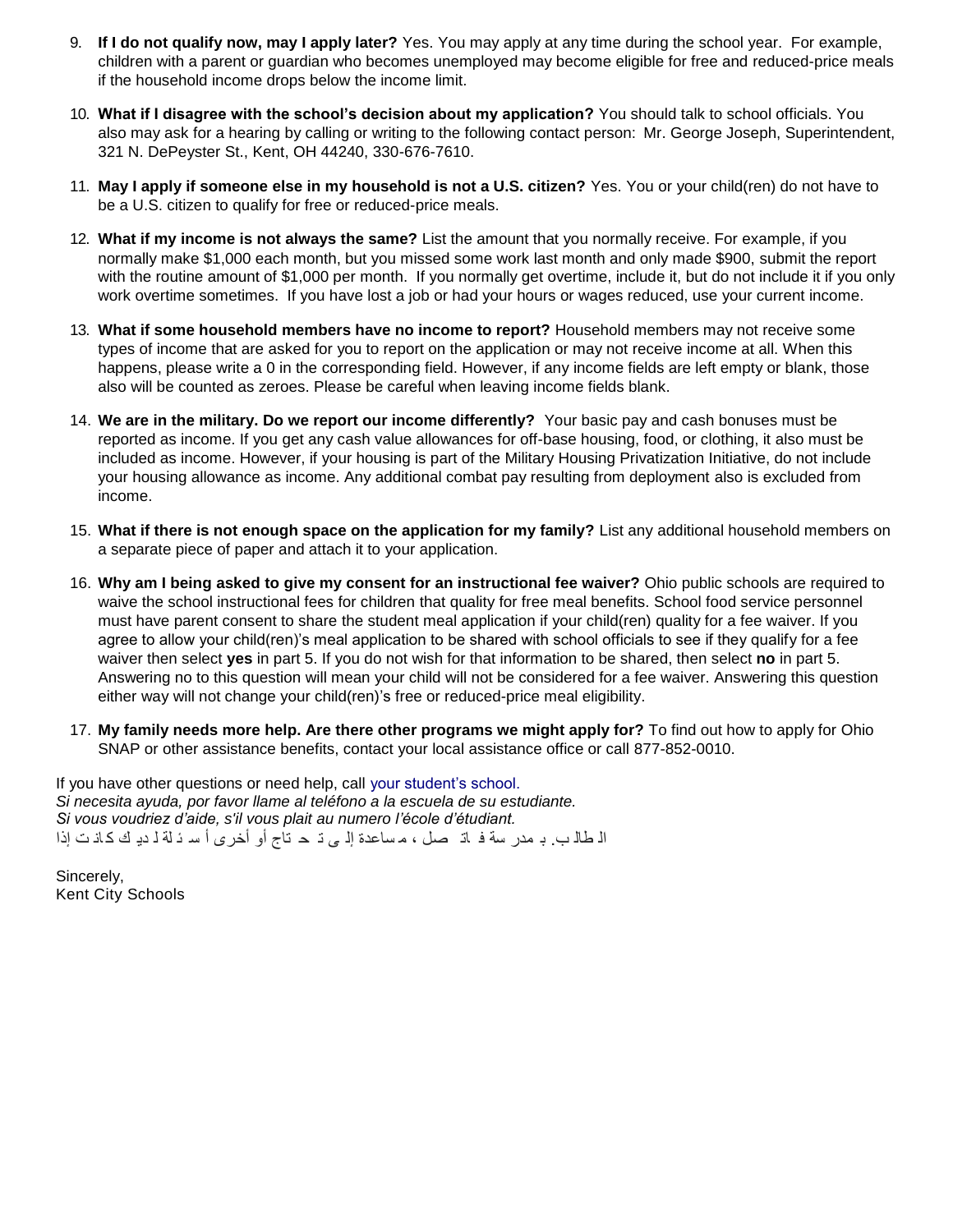## **INSTRUCTIONS FOR APPLYING**

### *A household member is any child or adult living with you.*

### **IF YOUR HOUSEHOLD RECEIVES BENEFITS FROM THE SUPPLEMENTAL NUTRITION ASSISTANCE PROGRAM (SNAP) OR OHIO WORKS FIRST (OWF), FOLLOW THESE INSTRUCTIONS:**

**Part 1:** List all household members and the school name and grade level for each child.

**Part 2:** List the 7-digit case number for any household member (including adults) receiving SNAP or OWF benefits.

**Part 3:** Skip this part.

**Part 4:** Skip this part.

**Part 5:** Answer yes or no and sign your name if you would like the application to be checked by school officials to determine if the child(ren) qualifies for a school instructional fee waiver.

**Part 6:** Sign the form. The last four digits of a Social Security Number are **not** necessary.

**Part 7:** We are required to ask for information about your children's race and ethnicity. This information is important and helps to make sure we are fully serving our community. Responding to this section is optional and does not affect your children's eligibility for free or reduced-price meals.

### **IF NO ONE IN YOUR HOUSEHOLD RECEIVES SNAP OR OWF BENEFITS AND IF ANY CHILD IN YOUR HOUSEHOLD IS HOMELESS, MIGRANT OR RUNAWAY, FOLLOW THESE INSTRUCTIONS:**

**Part 1:** List all household members and the school name and school grade level for each child.

**Part 2:** Skip this part.

**Part 3:** If any child you are applying for is homeless, migrant, or a runaway, check the appropriate box and call Jim Soyars, Homeless Liaison at jsoyars@kentschools.net or 330-676-7650. If not, skip this part.

**Part 4:** Complete only if a child in your household is not eligible under Part 3. See Instruction for all other households.

**Part 5:** Answer yes or no and sign your name if you would like the application to be checked by school officials to determine if the child(ren) qualifies for a school instructional fee waiver.

**Part 6:** Sign the form. The last four digits of a Social Security Number are **not** necessary if you did not need to complete in part 4. Part 7: We are required to ask for information about your children's race and ethnicity. This information is important and helps to make sure we are fully serving our community. Responding to this section is optional and does not affect your children's eligibility for free or reduced-price meals.

### **IF YOU APPLY FOR A FOSTER CHILD, FOLLOW THESE INSTRUCTIONS:**

### **If all children in the household are foster children:**

Part 1: List all foster children and the school name and grade level for each child. Check the box that indicates the child is a foster child. **Part 2:** Skip this part.

**Part 3:** Skip this part.

**Part 4:** Skip this part.

**Part 5:** Answer yes or no and sign your name if you would like the application to be checked by school officials to determine if the child(ren) qualifies for a school instructional fee waiver.

**Part 6:** Sign the form. The last four digits of a Social Security Number are **not** necessary.

**Part 7:** We are required to ask for information about your children's race and ethnicity. This information is important and helps to make sure we are fully serving our community. Responding to this section is optional and does not affect your children's eligibility for free or reduced-price meals.

### **If some children in the household are foster children:**

**Part 1:** List all household members and the school name and school grade level for each child. For any person, including children, with no income, you must check the "No Income" box. Check the box if the child is a foster child.

Part 2: If the household does not have a 7-digit SNAP or OWF case number, skip this part.

**Part 3:** If any child you are applying for is homeless, migrant, or a runaway check the appropriate box and call Jim Soyars, Homeless Liaison at jsoyars@kentschools.net or 330-676-7650. If not, skip this part.

**Part 4:** Follow these instructions to report total household income from this month or last month.

- **Box 1–Name:** List all household members with income.
- **Box 2** –**Gross Income and how often it was received:** For each household member, list each type of income received for the month. Check the appropriate box to note how often the person receives the income - weekly, every other week, twice a month, or monthly. For earnings, list the gross income - not the take-home pay. Gross income is the amount earned *before* taxes and other deductions and can be found on pay stubs. For other income, list the amount and check the box to note how often each person received assistance from welfare, child support, alimony, pensions, retirement, Social Security, Supplemental Security Income (SSI), Veteran's benefits (VA benefits), and disability benefits. Under *All Other Income*, list Worker's Compensation, unemployment or strike benefits, regular contributions from people who do not live in your household and any other income. Do not include income from SNAP, FDPIR, WIC, federal education benefits and foster payments received by the family from the placing agency. For ONLY the self-employed, report income after expenses under *Earnings from Work*. This is for your business, farm, or rental property. If you are in the Military Privatized Housing Initiative or receive combat pay, do not include these allowances as income.

**Part 5:** Answer yes or no and sign your name if you would like the application to be checked by school officials to determine if the child(ren) qualifies for a school instructional fee waiver.

**Part 6:** Adult household member must sign the form and list the last four digits of their Social Security Number (or mark the box if he or she does not have one).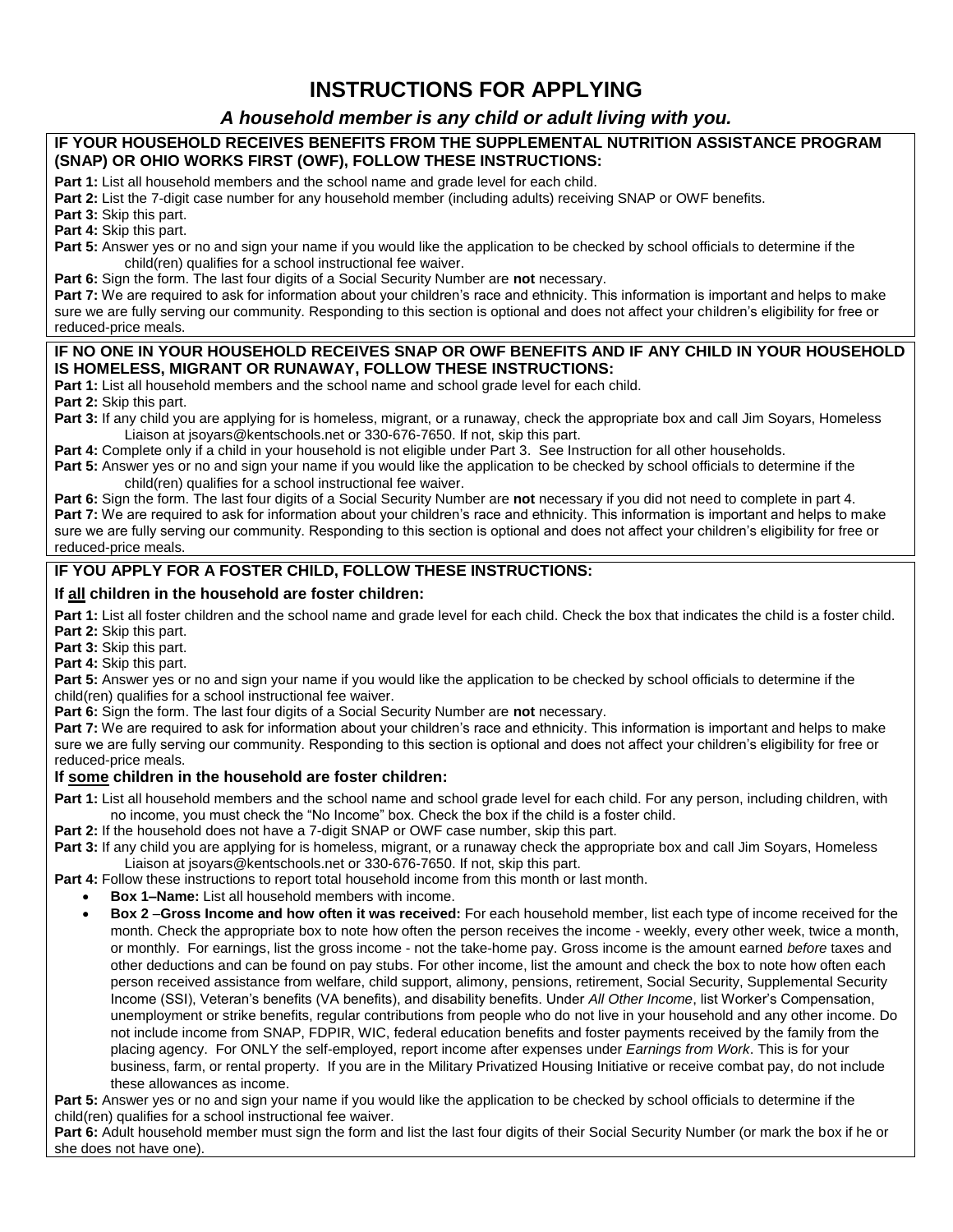Part 7: We are required to ask for information about your children's race and ethnicity. This information is important and helps to make sure we are fully serving our community. Responding to this section is optional and does not affect your children's eligibility for free or reduced-price meals.

### **ALL OTHER HOUSEHOLDS (INCLUDING WIC HOUSEHOLDS) FOLLOW THESE INSTRUCTIONS:**

- **Part 1:** List all household members and the school name and grade level for each child. For any person, including children, with no income, you must check the "No Income Box."
- **Part 2:** If the household does not have a 7-digit SNAP or OWF case number, skip this part.
- **Part 3:** If any child you are applying for is homeless, migrant, or a runaway check the appropriate box and call Jim Soyars, Homeless Liaison at jsoyars@kentschools.net or 330-676-7650. If not, skip this part.
- **Part 4:** Follow these instructions to report total household income from this month or last month.
	- **Box 1 – Name:** List all household members with income.
	- **Box 2** –**Gross Income and how often it was received:** For each household member, list each type of income received for the month. Check the box to note how often the person receives the income - weekly, every other week, twice a month, or monthly. For earnings, be sure to list the gross income - not take-home pay. Gross income is the amount earned *before* taxes and other deductions and can be found on pay stubs. For other income, list the amount and check the box to note how often each person received assistance from welfare, child support, alimony, pensions, retirement, Social Security, Supplemental Security Income (SSI), Veteran's benefits (VA benefits), and disability benefits. Under *All Other Income*, list Worker's Compensation, unemployment or strike benefits, regular contributions from people who do not live in your household and any other income. Do not include income from SNAP, FDPIR, WIC, federal education benefits and foster payments received by the family from the placing agency. For ONLY the self-employed, report income after expenses under *Earnings from Work*. This is for your business, farm, or rental property. If you are in the Military Privatized Housing Initiative or receive combat pay, do not include these allowances as income.
- **Part 5:** Answer yes or no and sign your name if you would like the application to be checked by school officials to determine if the child(ren) qualifies for a school instructional fee waiver.
- **Part 6:** An adult household member must sign the form and list the last four digits of their Social Security Number (or mark the box if he or she does not have one).

**Part 7**: We are required to ask for information about your children's race and ethnicity. This information is important and helps to make sure we are fully serving our community. Responding to this section is optional and does not affect your children's eligibility for free or reduced-price meals.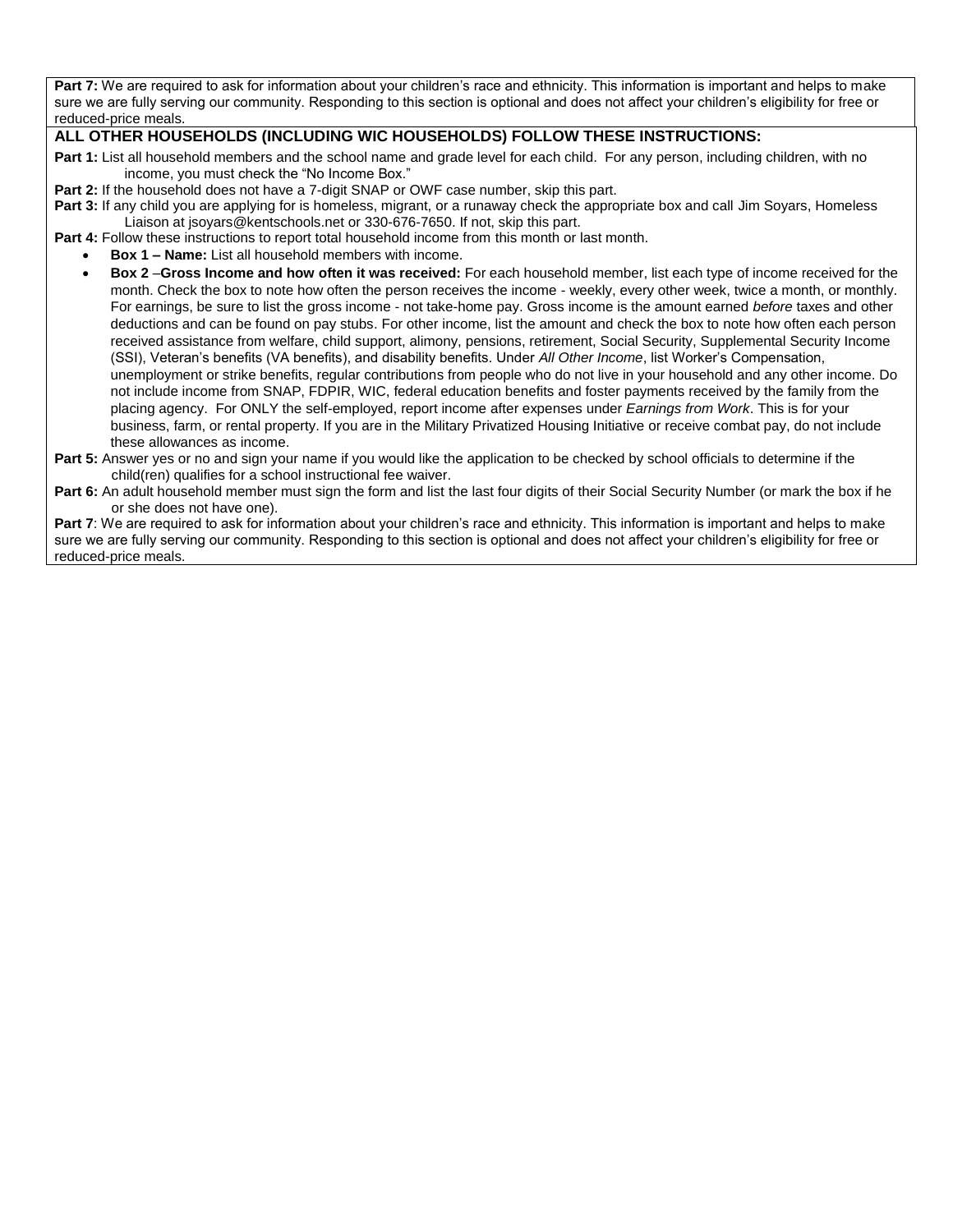### **KENT SCHOOLS 2020-2021 FREE AND REDUCED-PRICE SCHOOL MEALS APPLICATION**

| Part 1. ALL HOUSEHOLD MEMBERS                                                                                                                                                                                                                                                                                                    |                                                                                                                                                         |        |               |               |                                                                            |        |                                  |        |                                                                              |               |           |                                                    |              |               |               |         |                                          |          |
|----------------------------------------------------------------------------------------------------------------------------------------------------------------------------------------------------------------------------------------------------------------------------------------------------------------------------------|---------------------------------------------------------------------------------------------------------------------------------------------------------|--------|---------------|---------------|----------------------------------------------------------------------------|--------|----------------------------------|--------|------------------------------------------------------------------------------|---------------|-----------|----------------------------------------------------|--------------|---------------|---------------|---------|------------------------------------------|----------|
|                                                                                                                                                                                                                                                                                                                                  | Name of school and grade level for each                                                                                                                 |        |               |               |                                                                            |        |                                  |        | Check if a foster child (legal responsibility of<br>welfare agency or court) |               |           |                                                    |              |               | Check         |         |                                          |          |
| Names of all household members<br>(First, Middle Initial, Last)                                                                                                                                                                                                                                                                  | child/or indicate "NA" if child is not in school.                                                                                                       |        |               |               |                                                                            |        |                                  |        |                                                                              |               |           | *If all children listed below are foster children, |              |               |               |         |                                          | if<br>No |
|                                                                                                                                                                                                                                                                                                                                  | School                                                                                                                                                  |        |               |               |                                                                            |        | Grade                            |        |                                                                              |               |           | skip to Part 5 to sign this form.                  |              |               |               |         |                                          | Income   |
|                                                                                                                                                                                                                                                                                                                                  |                                                                                                                                                         |        |               |               |                                                                            |        |                                  |        |                                                                              |               |           |                                                    |              |               |               |         |                                          |          |
|                                                                                                                                                                                                                                                                                                                                  |                                                                                                                                                         |        |               |               |                                                                            |        |                                  |        |                                                                              |               |           |                                                    | $\mathbb{Z}$ |               |               |         |                                          | $\Box$   |
|                                                                                                                                                                                                                                                                                                                                  |                                                                                                                                                         |        |               |               |                                                                            |        |                                  |        |                                                                              |               |           |                                                    | □            |               |               |         |                                          | □        |
|                                                                                                                                                                                                                                                                                                                                  |                                                                                                                                                         |        |               |               |                                                                            |        |                                  |        |                                                                              |               |           |                                                    | □            |               |               |         |                                          | □        |
|                                                                                                                                                                                                                                                                                                                                  |                                                                                                                                                         |        |               |               |                                                                            |        |                                  |        |                                                                              | ⊔             |           |                                                    |              |               | $\Box$        |         |                                          |          |
|                                                                                                                                                                                                                                                                                                                                  |                                                                                                                                                         |        |               |               |                                                                            |        |                                  |        |                                                                              | ப             |           |                                                    |              |               |               | □       |                                          |          |
|                                                                                                                                                                                                                                                                                                                                  |                                                                                                                                                         |        |               |               |                                                                            |        |                                  |        |                                                                              |               |           |                                                    |              |               |               |         |                                          | П        |
|                                                                                                                                                                                                                                                                                                                                  | Part 2. BENEFITS: If any member of your household receives Supplemental Nutrition Assistance Program (SNAP) or Ohio Works First (OWF) benefits, provide |        |               |               |                                                                            |        |                                  |        |                                                                              |               |           |                                                    |              |               |               |         |                                          |          |
| the name and 7-digit case number for the person who receives benefits and skip to Part 5. If no one receives these benefits, skip to Part 3.<br>NAME:<br>7-DIGIT CASE NUMBER:                                                                                                                                                    |                                                                                                                                                         |        |               |               |                                                                            |        |                                  |        |                                                                              |               |           |                                                    |              |               |               |         |                                          |          |
| Part 3. If any child you are applying for is homeless, migrant, or a runaway check the appropriate box and call Jim Soyars, Homeless Liaison at                                                                                                                                                                                  |                                                                                                                                                         |        |               |               |                                                                            |        |                                  |        |                                                                              |               |           |                                                    |              |               |               |         |                                          |          |
| jsoyars@kentschools.net or 330-676-7650.<br>Homeless □ Migrant □ Runaway □                                                                                                                                                                                                                                                       |                                                                                                                                                         |        |               |               |                                                                            |        |                                  |        |                                                                              |               |           |                                                    |              |               |               |         |                                          |          |
| Part 4. TOTAL HOUSEHOLD GROSS INCOME (before deductions). List all income on the same line as the person who receives it. Check the                                                                                                                                                                                              |                                                                                                                                                         |        |               |               |                                                                            |        |                                  |        |                                                                              |               |           |                                                    |              |               |               |         |                                          |          |
| box for how often it is received. Record each income only once.                                                                                                                                                                                                                                                                  |                                                                                                                                                         |        |               |               |                                                                            |        |                                  |        |                                                                              |               |           |                                                    |              |               |               |         |                                          |          |
|                                                                                                                                                                                                                                                                                                                                  | 2. GROSS INCOME AND HOW OFTEN IT WAS RECEIVED                                                                                                           |        |               |               |                                                                            |        |                                  |        |                                                                              |               |           |                                                    |              |               |               |         |                                          |          |
|                                                                                                                                                                                                                                                                                                                                  |                                                                                                                                                         |        |               |               |                                                                            |        |                                  |        |                                                                              |               |           |                                                    |              |               |               |         |                                          |          |
|                                                                                                                                                                                                                                                                                                                                  | Earnings                                                                                                                                                |        |               |               |                                                                            |        | Welfare,                         |        |                                                                              |               |           | Pensions.                                          |              |               |               |         | All Other Income                         |          |
|                                                                                                                                                                                                                                                                                                                                  | from work                                                                                                                                               | Weekly | Every 2 Weeks | Twice Monthly | Monthly                                                                    |        | child                            | Weekly | 2 Weeks                                                                      | Twice Monthly | Monthly   | retirement,                                        | Weekly       | Every 2 Weeks | Twice Monthly | Monthly | (indicate frequency,<br>such as "weekly" |          |
|                                                                                                                                                                                                                                                                                                                                  | before                                                                                                                                                  |        |               |               |                                                                            |        | support,                         |        |                                                                              |               |           | Social<br>Security, SSI,                           |              |               |               |         | "monthly" "quarterly"                    |          |
| 1. NAME                                                                                                                                                                                                                                                                                                                          | deductions                                                                                                                                              |        |               |               |                                                                            |        | alimony                          |        | Every                                                                        |               |           | VA benefits                                        |              |               |               |         | "annually"                               |          |
| (List all household members with income)                                                                                                                                                                                                                                                                                         |                                                                                                                                                         |        |               |               |                                                                            |        |                                  |        |                                                                              |               |           |                                                    |              |               |               |         |                                          |          |
| (Example) Jane Smith                                                                                                                                                                                                                                                                                                             | \$200                                                                                                                                                   |        | ⊠∣□∣□         |               | $\Box$                                                                     |        | \$150                            |        | $\boxtimes$                                                                  |               | பப        | \$0                                                |              | □             |               | 10 I O  | \$50.00/ quarterly                       |          |
|                                                                                                                                                                                                                                                                                                                                  | \$                                                                                                                                                      | $\Box$ |               |               | $\begin{array}{c} \square \square \square \blacktriangleright \end{array}$ |        |                                  |        |                                                                              |               |           |                                                    |              |               |               | ननग०    | \$                                       |          |
|                                                                                                                                                                                                                                                                                                                                  | \$                                                                                                                                                      | $\Box$ |               |               | $\Box$ $\Box$ $\Box$                                                       |        |                                  |        |                                                                              |               |           |                                                    |              |               |               | 0000    | \$                                       |          |
|                                                                                                                                                                                                                                                                                                                                  | \$                                                                                                                                                      | $\Box$ |               |               | $\Box$ $\Box$ $\Box$                                                       |        |                                  | $\Box$ | $\Box$                                                                       | $\Box$        | $\Box$ s  |                                                    |              | 000           |               | $\Box$  | \$                                       |          |
|                                                                                                                                                                                                                                                                                                                                  | \$                                                                                                                                                      | □      | $\Box$        | □             |                                                                            | $\Box$ |                                  |        | □                                                                            | □             | $\Box$ \$ |                                                    | ப            | $\Box$        | ▯▢            | □       | \$                                       |          |
|                                                                                                                                                                                                                                                                                                                                  | \$                                                                                                                                                      |        |               |               |                                                                            |        |                                  |        |                                                                              |               |           |                                                    |              |               |               |         |                                          |          |
|                                                                                                                                                                                                                                                                                                                                  |                                                                                                                                                         |        |               |               |                                                                            |        |                                  |        |                                                                              |               |           |                                                    |              |               |               | 0000    | \$                                       |          |
| Part 5. SCHOOL INSTRUCTIONAL FEE WAIVER ADULT CONSENT: Your child(ren) may qualify for a waiver of their school instructional fees. Your permission<br>is required to share your meal application information with school officials to determine if your child(ren) qualifies for a fee waiver. Answering this question will not |                                                                                                                                                         |        |               |               |                                                                            |        |                                  |        |                                                                              |               |           |                                                    |              |               |               |         |                                          |          |
| change whether your children will receive free or reduced-price meals.                                                                                                                                                                                                                                                           |                                                                                                                                                         |        |               |               |                                                                            |        |                                  |        |                                                                              |               |           |                                                    |              |               |               |         |                                          |          |
| Please check a box: Ves, I agree to have my meal application used to determine if my child(ren) qualifies for a fee waiver.                                                                                                                                                                                                      |                                                                                                                                                         |        |               |               |                                                                            |        |                                  |        |                                                                              |               |           |                                                    |              |               |               |         |                                          |          |
| $\Box$ No, I do not agree to have my meal application used to determine if my child(ren) qualifies for a fee waiver.                                                                                                                                                                                                             |                                                                                                                                                         |        |               |               |                                                                            |        |                                  |        |                                                                              |               |           |                                                    |              |               |               |         |                                          |          |
| Signature of Parent/Guardian:                                                                                                                                                                                                                                                                                                    |                                                                                                                                                         |        |               |               |                                                                            |        |                                  | Date:  |                                                                              |               |           |                                                    |              |               |               |         |                                          |          |
| Part 6. SIGNATURE AND LAST FOUR DIGITS OF SOCIAL SECURITY NUMBER (ADULT MUST SIGN)                                                                                                                                                                                                                                               |                                                                                                                                                         |        |               |               |                                                                            |        |                                  |        |                                                                              |               |           |                                                    |              |               |               |         |                                          |          |
| An adult household member must sign the application. If Part 4 is completed, the adult signing the form must also list the last four digits of his or her                                                                                                                                                                        |                                                                                                                                                         |        |               |               |                                                                            |        |                                  |        |                                                                              |               |           |                                                    |              |               |               |         |                                          |          |
| Social Security Number or mark the "I do not have a Social Security Number" box. (See Privacy Act Statement on the back of this page.)                                                                                                                                                                                           |                                                                                                                                                         |        |               |               |                                                                            |        |                                  |        |                                                                              |               |           |                                                    |              |               |               |         |                                          |          |
| I certify (promise) that all information on this application is true and that all income is reported. I understand that the school will receive federal funds based on the                                                                                                                                                       |                                                                                                                                                         |        |               |               |                                                                            |        |                                  |        |                                                                              |               |           |                                                    |              |               |               |         |                                          |          |
| information I give. I understand that school officials may verify (check) the information. I understand that deliberate misrepresentation of the information may                                                                                                                                                                 |                                                                                                                                                         |        |               |               |                                                                            |        |                                  |        |                                                                              |               |           |                                                    |              |               |               |         |                                          |          |
| cause my children to lose meal benefits and I may be subject to prosecution under state and federal statutes.                                                                                                                                                                                                                    |                                                                                                                                                         |        |               |               |                                                                            |        |                                  |        |                                                                              |               |           |                                                    |              |               |               |         |                                          |          |
|                                                                                                                                                                                                                                                                                                                                  |                                                                                                                                                         |        |               |               |                                                                            |        |                                  |        |                                                                              |               |           |                                                    |              |               |               |         |                                          |          |
|                                                                                                                                                                                                                                                                                                                                  |                                                                                                                                                         |        |               |               |                                                                            |        |                                  |        |                                                                              |               |           |                                                    |              |               |               |         |                                          |          |
| Address:                                                                                                                                                                                                                                                                                                                         |                                                                                                                                                         |        |               |               |                                                                            |        |                                  |        |                                                                              |               |           | Phone Number: _______________________              |              |               |               |         |                                          |          |
| Last four digits of your Social Security Number: _ _ _ _ _ _ _ _ D I do not have a Social Security Number                                                                                                                                                                                                                        |                                                                                                                                                         |        |               |               |                                                                            |        |                                  |        |                                                                              |               |           |                                                    |              |               |               |         |                                          |          |
| Part 7. Children's ethnic and racial identities: We are required to ask for information about your children's race and ethnicity. This information is important and                                                                                                                                                              |                                                                                                                                                         |        |               |               |                                                                            |        |                                  |        |                                                                              |               |           |                                                    |              |               |               |         |                                          |          |
| helps to make sure we are fully serving our community. Responding to this section is optional and does not affect your children's eligibility for free or reduced-price                                                                                                                                                          |                                                                                                                                                         |        |               |               |                                                                            |        |                                  |        |                                                                              |               |           |                                                    |              |               |               |         |                                          |          |
| meals.                                                                                                                                                                                                                                                                                                                           |                                                                                                                                                         |        |               |               |                                                                            |        |                                  |        |                                                                              |               |           |                                                    |              |               |               |         |                                          |          |
| Choose one ethnicity:                                                                                                                                                                                                                                                                                                            | Choose one or more (regardless of ethnicity):                                                                                                           |        |               |               |                                                                            |        |                                  |        |                                                                              |               |           |                                                    |              |               |               |         |                                          |          |
|                                                                                                                                                                                                                                                                                                                                  |                                                                                                                                                         |        |               |               |                                                                            |        |                                  |        |                                                                              |               |           |                                                    |              |               |               |         |                                          |          |
| □ Hispanic/Latino<br>Not Hispanic/Latino                                                                                                                                                                                                                                                                                         | □ Asian<br>$\Box$ White                                                                                                                                 |        |               |               |                                                                            |        | American Indian or Alaska Native |        |                                                                              |               |           |                                                    |              |               |               |         | □ Black or African American              |          |
| □ Native Hawaiian or other Pacific Islander                                                                                                                                                                                                                                                                                      |                                                                                                                                                         |        |               |               |                                                                            |        |                                  |        |                                                                              |               |           |                                                    |              |               |               |         |                                          |          |
| Do not complete this section. Intended for school use only.                                                                                                                                                                                                                                                                      |                                                                                                                                                         |        |               |               |                                                                            |        |                                  |        |                                                                              |               |           |                                                    |              |               |               |         |                                          |          |
| Annual Income Conversion: Weekly x 52, Every 2 Weeks x 26, Twice A Month x 24, Monthly x 12                                                                                                                                                                                                                                      |                                                                                                                                                         |        |               |               |                                                                            |        |                                  |        |                                                                              |               |           |                                                    |              |               |               |         |                                          |          |
|                                                                                                                                                                                                                                                                                                                                  |                                                                                                                                                         |        |               |               |                                                                            |        |                                  |        |                                                                              |               |           |                                                    |              |               |               |         |                                          |          |
| Total Income: _____________<br>Per: $\Box$ Week, $\Box$ Every 2 Weeks, $\Box$ Twice per Month, $\Box$ Month, $\Box$ Year<br>Household size: Nousehold<br>Categorical Eligibility: ____ Date Withdrawn: _________ Eligibility: Free___ Reduced___ Denied___ Reason: _______________                                               |                                                                                                                                                         |        |               |               |                                                                            |        |                                  |        |                                                                              |               |           |                                                    |              |               |               |         |                                          |          |
|                                                                                                                                                                                                                                                                                                                                  |                                                                                                                                                         |        |               |               |                                                                            |        |                                  |        |                                                                              |               |           |                                                    |              |               |               |         |                                          |          |
|                                                                                                                                                                                                                                                                                                                                  |                                                                                                                                                         |        |               |               |                                                                            |        |                                  |        |                                                                              |               |           | Date: __________________                           |              |               |               |         |                                          |          |
| Follow-up Official's Signature:<br>If selected for Verification, Date Verification Notice Sent: Response Date: 2 <sup>nd</sup> Notice Sent: Results Sent:                                                                                                                                                                        |                                                                                                                                                         |        |               |               |                                                                            |        |                                  |        | <u> Tanah Indone</u>                                                         |               |           | Date: ______________________                       |              |               |               |         |                                          |          |
| Verification Result: No Change ______ Free to Reduced Price _____ Free to Paid _____                                                                                                                                                                                                                                             |                                                                                                                                                         |        |               |               |                                                                            |        |                                  |        |                                                                              |               |           | Reduced Price to Free ____ Reduced Price to Paid   |              |               |               |         |                                          |          |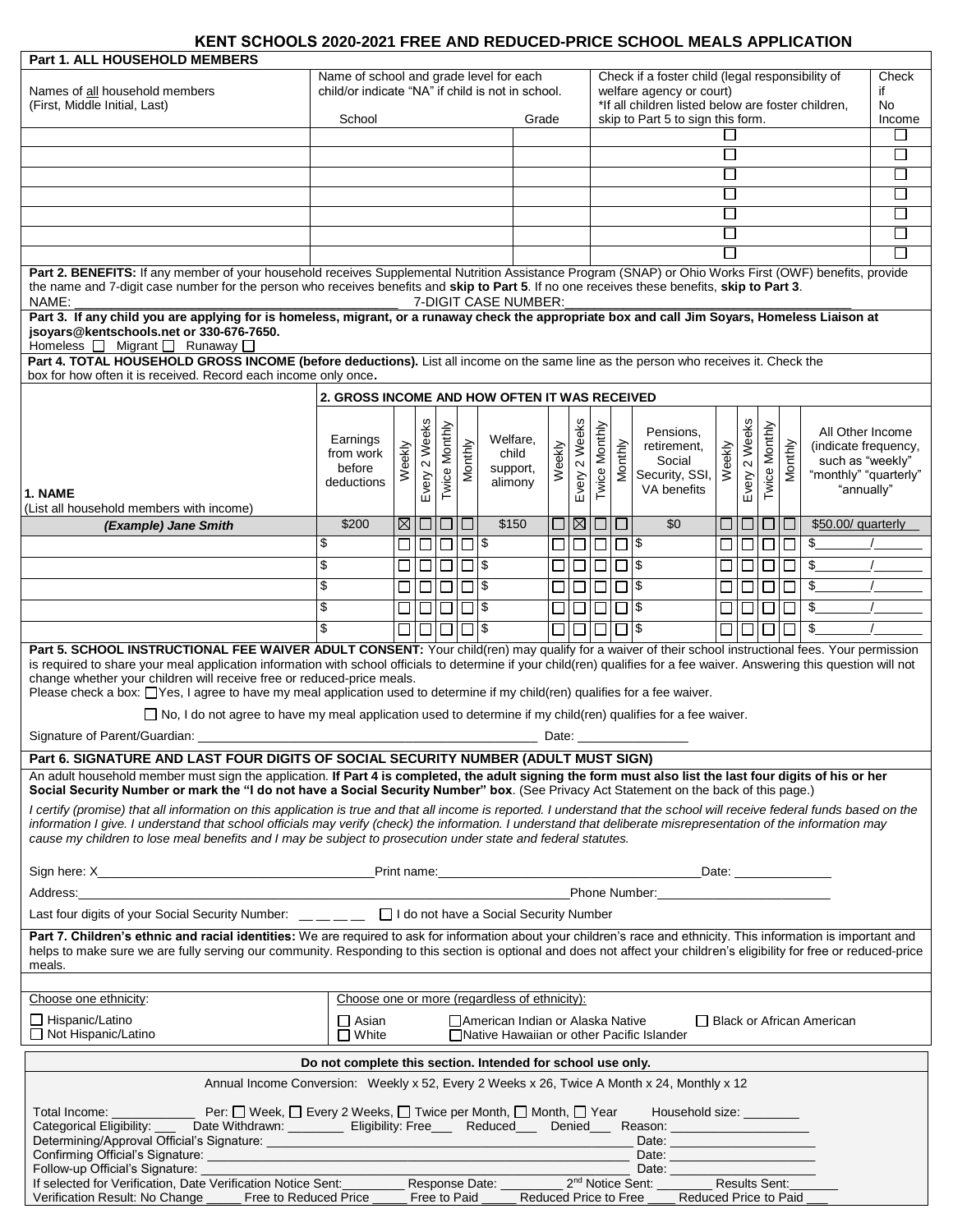Your children may qualify for free or reduced-price meals if your household income falls at or below the limits on this chart.

| <b>INCOME ELIGIBILITY GUIDELINES 2020-2021</b> |          |         |        |  |  |  |  |  |  |  |  |
|------------------------------------------------|----------|---------|--------|--|--|--|--|--|--|--|--|
| Household size                                 | Yearly   | Monthly | Weekly |  |  |  |  |  |  |  |  |
| 1                                              | \$23,606 | \$1,968 | \$454  |  |  |  |  |  |  |  |  |
| 2                                              | 31,894   | 614     |        |  |  |  |  |  |  |  |  |
| 3                                              | 40,182   | 3,349   | 773    |  |  |  |  |  |  |  |  |
| 4                                              | 48,470   | 4,040   | 933    |  |  |  |  |  |  |  |  |
| 5                                              | 56,758   | 4,730   | 1,092  |  |  |  |  |  |  |  |  |
| 6                                              | 65,046   | 5,421   | 1,251  |  |  |  |  |  |  |  |  |
| 7                                              | 73,334   | 6,112   | 1,411  |  |  |  |  |  |  |  |  |
| 8                                              | 81,622   | 6,802   | 1,570  |  |  |  |  |  |  |  |  |
| Each additional<br>person:                     | 8,288    | 691     | 160    |  |  |  |  |  |  |  |  |

### **Privacy Act Statement: This explains how we will use the information you give us.**

The Richard B. Russell National School Lunch Act requires the information on this application. You are not required to provide information, but if information is not provided, the state agency cannot approve your child for free or reduced-price meals. You must include the last four digits of the social security number of the adult household member who signs the application. The last four digits of the social security number is not required when you apply on behalf of a foster child or you list a Supplemental Nutrition Assistance Program (SNAP), Ohio Works First (OWF) case number or other identifier for your child or when you indicate that the adult household member signing the application does not have a social security number. We will use your information to determine if your child is eligible for free or reduced-price meals, and for administration and enforcement of the lunch and breakfast programs. We may share your eligibility information with education, health, and nutrition programs to help them evaluate, fund, or determine benefits for their programs, auditors for program reviews, and law enforcement officials to help them look into violations of program rules.

In accordance with Federal civil rights law and U.S. Department of Agriculture (USDA) civil rights regulations and policies, the USDA, its Agencies, offices, and employees, and institutions participating in or administering USDA programs are prohibited from discriminating based on race, color, national origin, sex, disability, age, or reprisal or retaliation for prior civil rights activity in any program or activity conducted or funded by USDA.

Persons with disabilities who require alternative means of communication for program information (e.g. Braille, large print, audiotape, American Sign Language, etc.), should contact the Agency (State or local) where they applied for benefits. Individuals who are deaf, hard of hearing or have speech disabilities may contact USDA through the Federal Relay Service at (800) 877-8339. Additionally, program information may be made available in languages other than English.

To file a program complaint of discrimination, complete the [USDA Program Discrimination Complaint](http://www.ocio.usda.gov/sites/default/files/docs/2012/Complain_combined_6_8_12.pdf)  [Form,](http://www.ocio.usda.gov/sites/default/files/docs/2012/Complain_combined_6_8_12.pdf) (AD-3027) found online at: [How to File a Complaint,](http://www.ascr.usda.gov/complaint_filing_cust.html) and at any USDA office, or write a letter addressed to USDA and provide in the letter all of the information requested in the form. To request a copy of the complaint form, call (866) 632-9992. Submit your completed form or letter to USDA by:

- (1) mail: U.S. Department of Agriculture Office of the Assistant Secretary for Civil Rights 1400 Independence Avenue, SW Washington, D.C. 20250-9410;
- (2) fax: (202) 690-7442; or
- (3) email: [program.intake@usda.gov.](http://sharepoint/daqs/csseo/ocn/Communications/Internal%20Review/CRRS%20SNP%20Download%20Forms/program.intake@usda.gov)

This institution is an equal opportunity provider.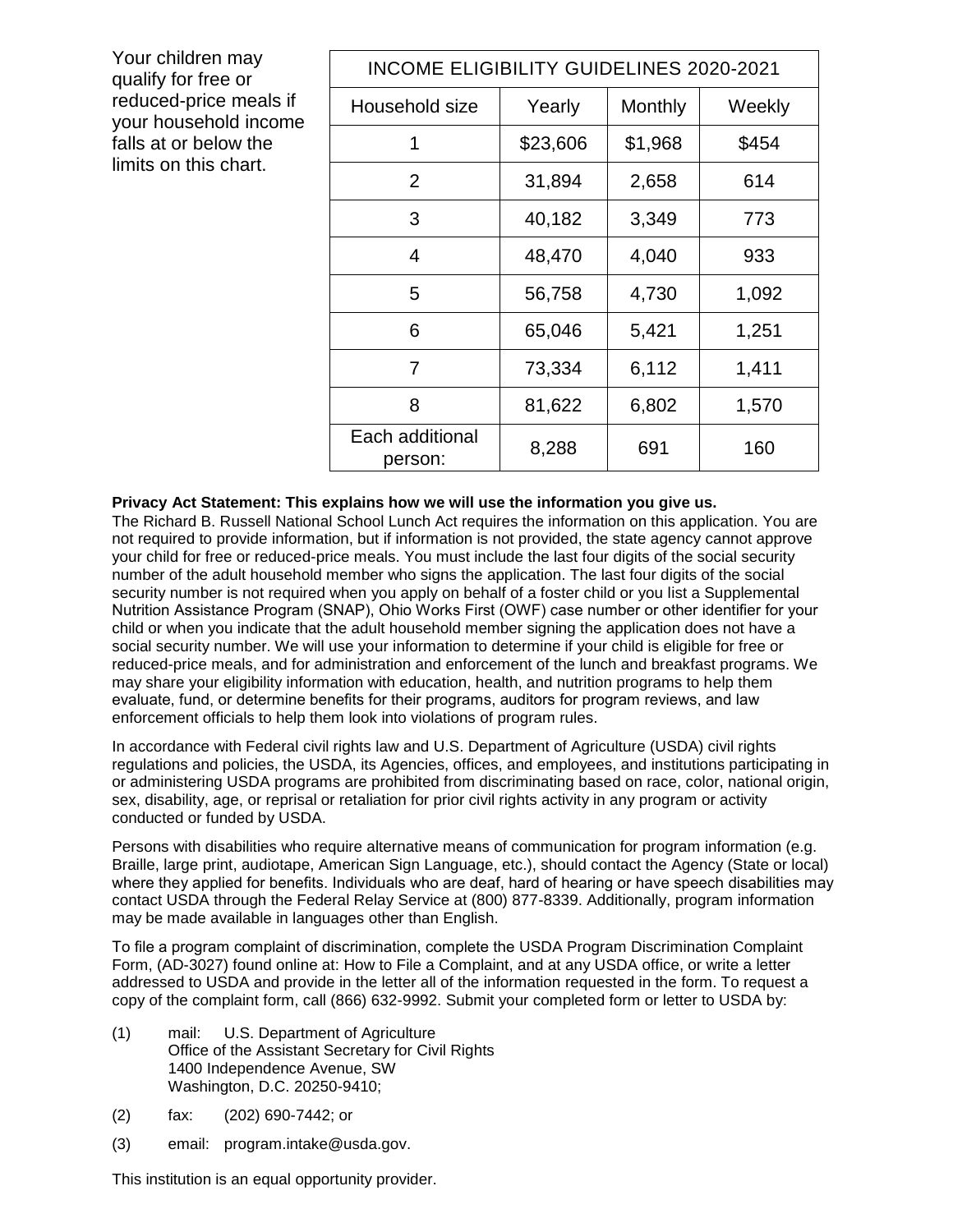# Healthy Start & Healthy Families

Does your child qualify for the School Meals Program? If so, your family may qualify for free health coverage!



# Healthy Start & Healthy Families

Healthy Start offers free health care coverage for kids (birth to age I9) and pregnant women.

Healthy Families offers free health care coverage for the entire family - parents AND kids.

Healthy Start & Healthy Families Covers:

**Doctor Visits Hospital Care** Immunizations Substance Abuse

Prescriptions **Vision Services Dental Care** Mental Health

For more information or an application, call: 1-800-324-8680 (a free call!)

**And Much More!** 

TDD 1-800-292-3572 Monday - Friday 7 am to 8 pm Saturday - Sunday 12 pm to 5 pm

Your family's size and income determines if you and your family are eligible for Healthy Start or Healthy Families. Healthy Start & Healthy Families are Medicaid Programs administered by The Ohio Department of Job & Family Services.